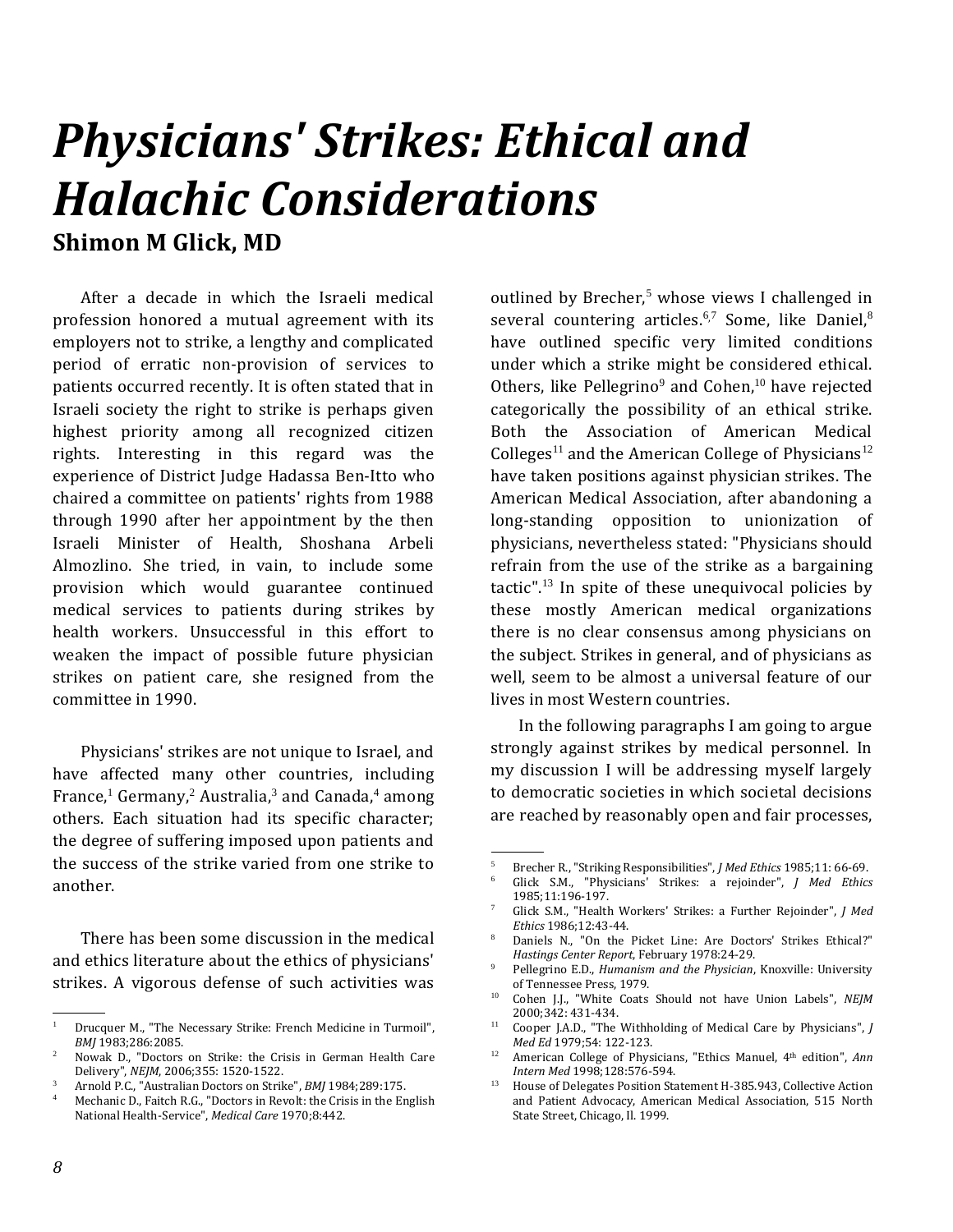where there is an honest judicial system, and where there is little governmental compulsion in the professional placement of physicians.

It is worth stepping back for a moment to consider dispute settlement in general.

Not too many years ago disputes between individuals were settled by physical struggles until one side or the other subdued or killed the opponent. Duels were an elegant and socially acceptable way of deciding controversies between otherwise honorable individuals. In most civilized countries today such methods would be considered primitive and barbaric. Instead, most democratic societies have established courts of justice and laws by means of which disputes are settled, based on the premise that an impartial trained individual will decide in the dispute, based on the merits of the evidence. The use of force is considered unethical, and appropriately so; civilized societies have by and large rejected the "might is right" behavioral pattern in interpersonal disagreements. In Judaism the *din Torah* to settle disputes goes back to antiquity as the preferred, and perhaps the only acceptable, way of dealing with serious disagreements.

However when dealing with labor disputes in democratic societies, in almost all cases, the general public accepts almost axiomatically the legitimacy of strikes as the normal method of settling these disagreements. In fact the strike not only is considered legitimate, but it is a recognized basic and an almost inalienable human right, achieved after many decades of often difficult and prolonged legal and political struggle. But is a strike in fact a just and fair way of settling disputes? Who exactly wins in the case of a strike? Is justice the deciding factor in the outcome? Unquestionably those "strong" labor unions which have the greatest power of coercion because of the nature of the services they provide and the chaos and suffering they can cause by striking, gain the best working conditions as a result of striking. In Israel the workers in the electric company and the dock workers have achieved disproportionately favorable labor contracts, not because they are felt to be most deserving, but because their strikes

quickly become unbearable for society as a whole. In another context and time American president Ronald Regan "broke" the air traffic controllers' union and was accorded much public support for his action. A labor strike of any kind in essence represents the attempted use of force to settle a disagreement.

But even if we were to accept strikes in principle as ethical, or as the lesser of evils, many strikes in modern society raise an entirely new, and more difficult, ethical dilemma, which to the best of my knowledge has not been adequately addressed. If *ploni* has a dispute with *almoni* and feels that the latter has wronged him, by what right may *ploni* inflict damage on a third party, an innocent bystander, so that the bystander will pressure *almoni* to grant relief to *ploni*? What is the ethical justification by which a third uninvolved party may be deliberately punished to apply pressure on a disputant? I am unaware of any ethical theory, unless it be extremely utilitarian – simply because it works – but is not ethical. In Kantian terms the use of people merely as means rather than as ends is a serious ethical violation.

There is a recent Israeli supreme court  $decision<sup>14</sup>$  unrelated to medical issues which is relevant here. Israel had refused to release a number of imprisoned Lebanese citizens who had already completed their terms in prison. This refusal was imposed in order to apply pressure for release of Israeli soldiers and to obtain information about missing Israeli soldiers. These Lebanese prisoners had no direct involvement in the capture or imprisonment of the Israeli soldiers, but were being held as a "bargaining chip". In response to an appeal by the Lebanese hostages, the nine man Israeli court ruled as illegal and immoral holding innocent individuals hostage in order to put pressure on the perpetrators of the kidnapping of the soldiers.

 <sup>.</sup> <sup>14</sup> Barak A. et al, "Plonim vs. Minister of Defense", Bagatz 7048/97; April 12, 2000.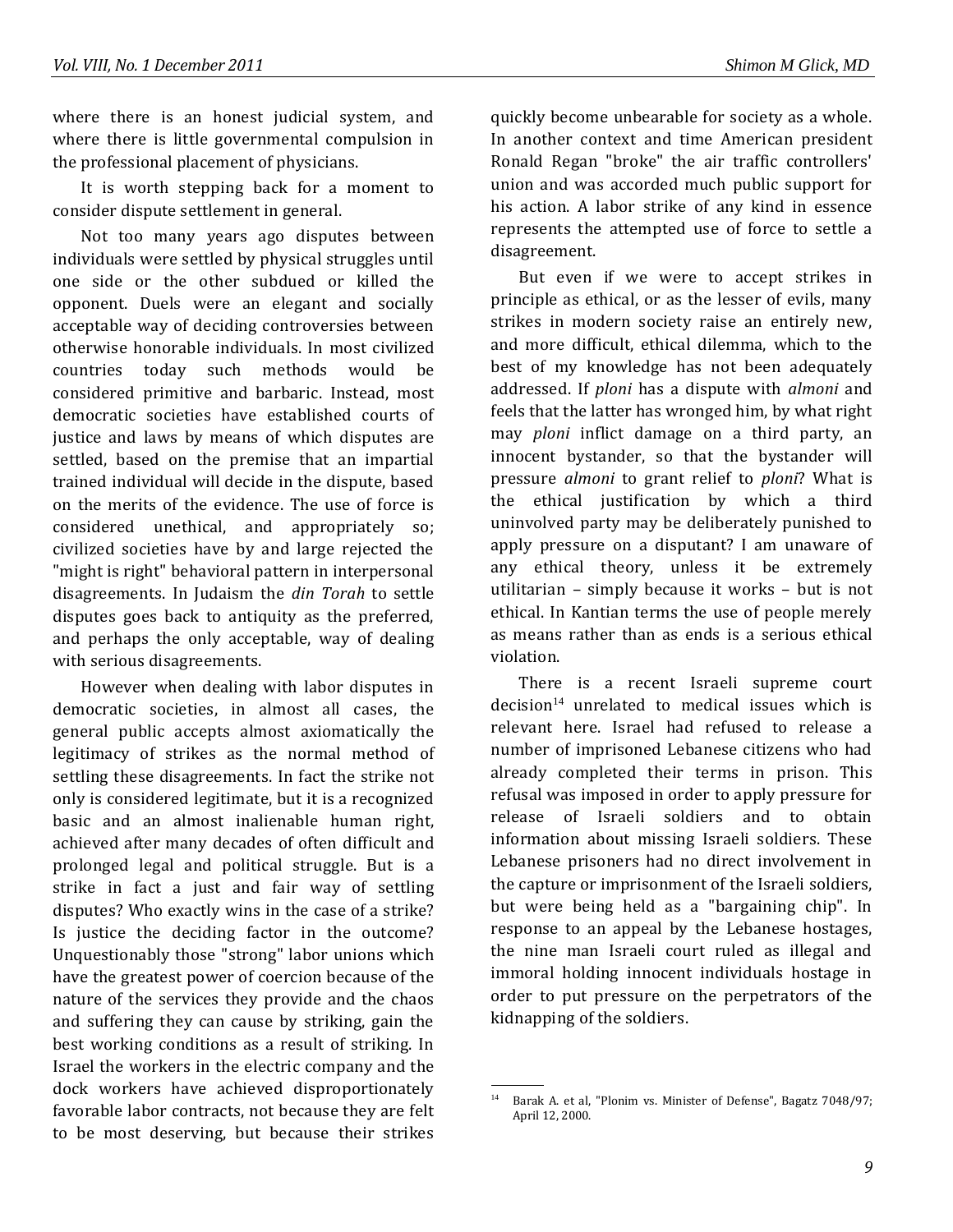Most strikes in the public sector present an analogous situation. A third party, the citizenry, is deprived by the workers of public services to which they are normally entitled, and in essence are being kept hostage, in order to apply pressure on the employers. Such an act might well seem to be no less illegal and unethical, in line with Kant's well known ethical principle.

Historically, strikes developed in societies where power was vested largely in the hands of an upper class which controlled the media, the means of production, the courts and the government. The deprived, underprivileged, impoverished and exploited workers had no reasonable way of getting a fair share of society's resources or fair compensation for their hard work. They then had no realistic alternative other than the weapon of the strike as a form of response directed against their oppressors, the exploitative employers. The latter when faced with the threat of considerable personal financial damage, even ruin, often found it expedient to submit, at least in part to the workers' demands and grievances. Throughout the industrialized world the gains made by organized labor contributed immeasurably to raising societal standards of living and relieving many of society's injustices and inequalities.

Contrast the modern employer, a local or national government agency, or a huge firm owned by thousands of stockholders. When employees go on strike the president of the company or the public official who is 'responsible' for the alleged unfair treatment of the workers does not suffer personally by the strike. His salary and perquisites continue undiminished. On the other hand, the public served by the company or by the public agency suffer, often greatly, although they are innocent bystanders. The strike is based on the hope that these innocent bystanders will apply enough pressure on the offending management – a bizarre and certainly questionable ethic indeed. This ethical dilemma exists for any employees of large corporations and particularly for workers in the public sector.

I have no realistic expectation that any democratic society of which I am aware is

currently likely to rescind or seriously limit strikes. The concept of the right of workers to organize for collective bargaining and to strike is currently so deeply engrained in modern democratic societies that it is unlikely to change significantly in the near future. There are also various vested interests on both sides of the conflict in preserving the present ground rules.

## **Are strikes by physicians in a different category than strikes by most other groups?**

I do believe that physicians have a different, and much greater, responsibility towards the people they serve than do most other workers. Firstly and most obviously they deal with human lives. It is true that in many of the physician strikes that have occurred, with a few notorious exceptions, there have usually been efforts on the part of the striking profession to ensure some degree of provision of emergency services. Daniel<sup>15</sup> in his first criterion for an ethical physician's strike states that it must not endanger human life. Interestingly enough it has even been rumored that community mortality rates actually fell during one of Israel's physician strikes, although it is hard to get reliable data on the subject. Nevertheless as a physician with over a half century's experience, I am convinced that it is impossible to prevent serious human suffering and unnecessary deaths during strikes even if emergency services are allegedly provided. In these situations there are inevitably delays and cancellation of critical treatments, and the elderly, the poor and the already underprivileged are those who largely end up bearing the brunt of such strikes.<sup>16,17</sup> The well to do generally find avenues of treatment via the private sector.

 <sup>.</sup> <sup>15</sup> See note 8 *supra*.

Pilpel D., Naggan L., Sarov B., "Coping with Health Services Disruption: Perceiving Need and Utilizing Available Services During a Doctors' Strike", *Medical Care* 1985;23: 1372-1380.

<sup>&</sup>lt;sup>17</sup> Barnoon S., Carmel S., Zalxman T., "Perceived Health Damages During a Phyicians' Strike in Israel", *Health Services Research* 1987;22:141-154.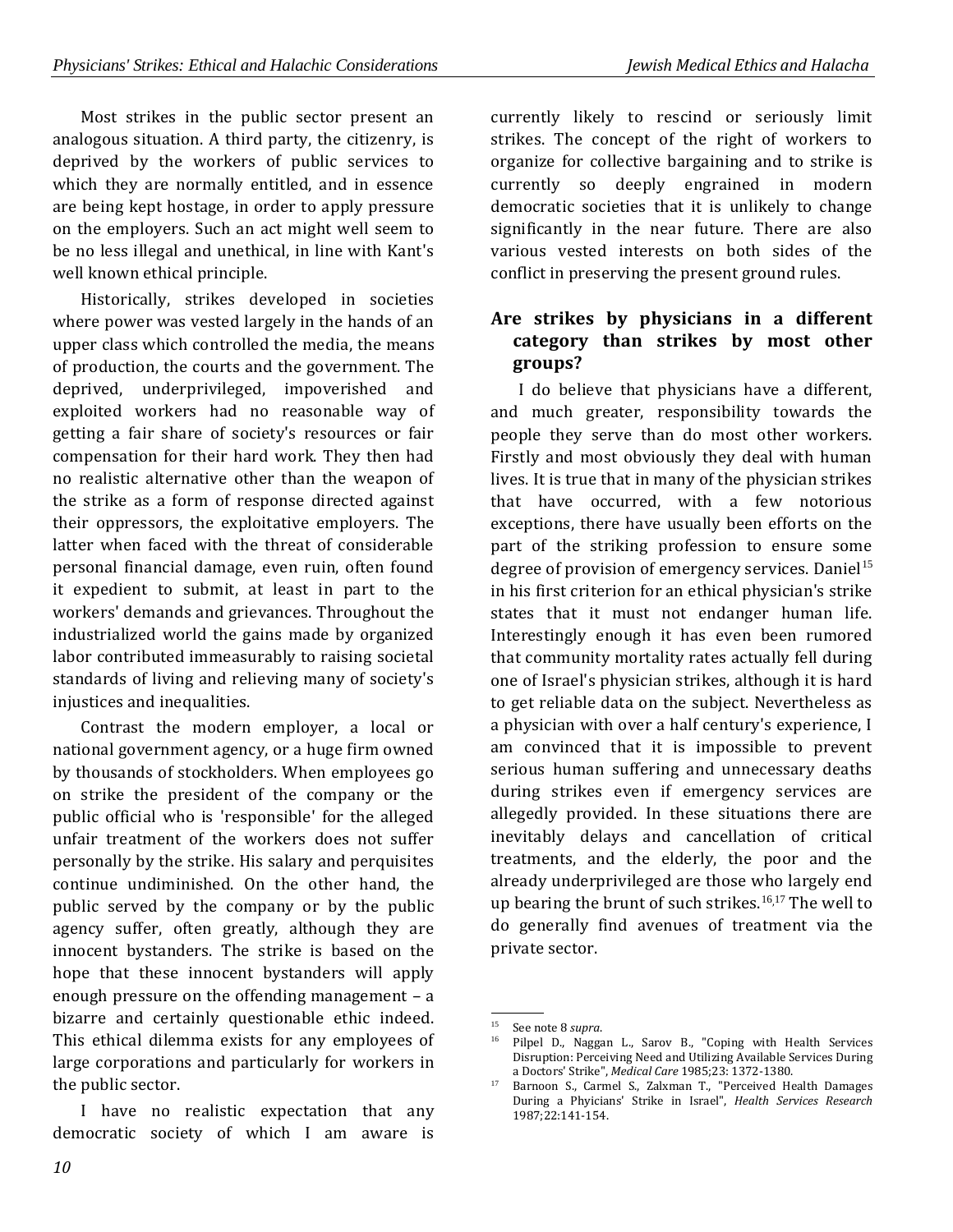Almost all of the physician strikes of which I am aware on several continents have taken place largely, if not almost exclusively, for the personal benefit of the physicians and not for improvement of patient care conditions (in many of the cases demands for improvement of patient care were publicized as part of the physicians' demands, but they were often secondary in nature and more often were used to provide an improved public image for the strikers and some rationalization for their consciences). In none of the strikes of which I am aware were the physicians in such dire economic straits as to justify the degree of endangerment of patient lives and suffering caused by the action.

Physicians are the prime example of professionals. During the past decade there has been a geometric rise in the number of articles on professionalism in the medical literature. On my last count of Medline in 2009 there were over 300 articles on professionalism. The key component in professionalism in every definition is the primacy of the interests of the patient and the community over those of the physician. In almost every Western medical school for centuries physicians have taken some form of oath promising to forgo personal benefit for the sake of their patients. Some of medicine's distinguished leaders such as Kass,<sup>18</sup> Pellegrino<sup>19</sup> and Cohen<sup>20</sup> have emphasized the unique and hallowed physician-patient relationship. Sieghart $21$  in addressing the World Congress of Law and Medicine called out a challenge to the assembled audience that the professions should act as the conscience of society.

One of the most damaging effects of physician strikes is the impairment of the public's trust in physicians and the medical profession. $22$  Much has

been written about the changing physician-patient relationship and its recent deterioration as a result of many factors. When physicians deny treatment to patients for their own personal benefit it is likely to be perceived as a betrayal of an implied trust. A devastating negative impact on the reputation of the medical profession across the country was described<sup>23</sup> as the result of a physician strike in Ontario, Canada a number of years ago.

Another negative impact of almost all strikes is the almost inevitable confrontational atmosphere engendered between the physicians and their employers, $24$  as well as conflicts with patients and their families. During the strike and the prolonged negotiations, charges and countercharges are the natural concomitants of the process, many of them exaggerated, but with significant residue. Since many physicians have significant opposition to strikes, emotionally charged disagreements between striking and non-striking doctors may also occur, again with negative side-effects. Quality health care requires team work and active cooperation between all levels of personnel, which are often damaged during strikes.

Unfortunately, in my view, published studies indicate that a majority of medical students feel that physicians should be allowed to strike,  $25,26,27$ with the highest percentage favoring strikes, 97%, reported from Israel.<sup>28</sup> In the most recent resident strike in Israel the medical student organization came out strongly in support of the residents.

## **Halachic considerations**

.

 <sup>.</sup> <sup>18</sup> Kass L.R., "Professing Ethically", *JAMA* 1982;249:1305-1310.

<sup>&</sup>lt;sup>19</sup> See note 9 *supra*.

<sup>&</sup>lt;sup>20</sup> See note 10 *supra*.

<sup>21</sup> Sieghart P., "Professions as the Conscience of Society", *J Med Ethics* 1985;11:117-122.

<sup>22</sup> Jackson R.L., "Physician Strikes and Trust", *Cambridge Quart Healthcare Ethics* 2000;9:504-512.

<sup>23</sup> Meslin E.M., "The Moral Costs of the Ontario Physicians Strike", *Hastings Cent Rep* 1987;17:11-14.

<sup>&</sup>lt;sup>24</sup> Cruess R.L., Cruess S.R., "Professionalism Unionization and Physician Strikes", *Acad Med* 2011;86:548-551.

<sup>25</sup> Wassertheil-Smoller S., Croen L., Siegel B., "Physicians' Changing Attitudes About Striking", *Med Care* 1979;17:79-85.

<sup>26</sup> Hadzibegovic I., Danic A., Hren D., "Medical students' Opinions on Physicians' Strike: Cross Sectional Questionnaire Study", *Croat Med J* 2004; 45: 63-66.

<sup>&</sup>lt;sup>27</sup> Su-Ting T.L. et al. "Developing Personal Values: Trainees' Attitudes Towards Strikes by Health Care Providers", *Acad Med* 2011;86: 580=585.

<sup>&</sup>lt;sup>28</sup> Lachter J., Lachter L., Beiran I., "Attitudes of Medical Students to a Physicians' Strike", *Med Teach* 2007;29;411.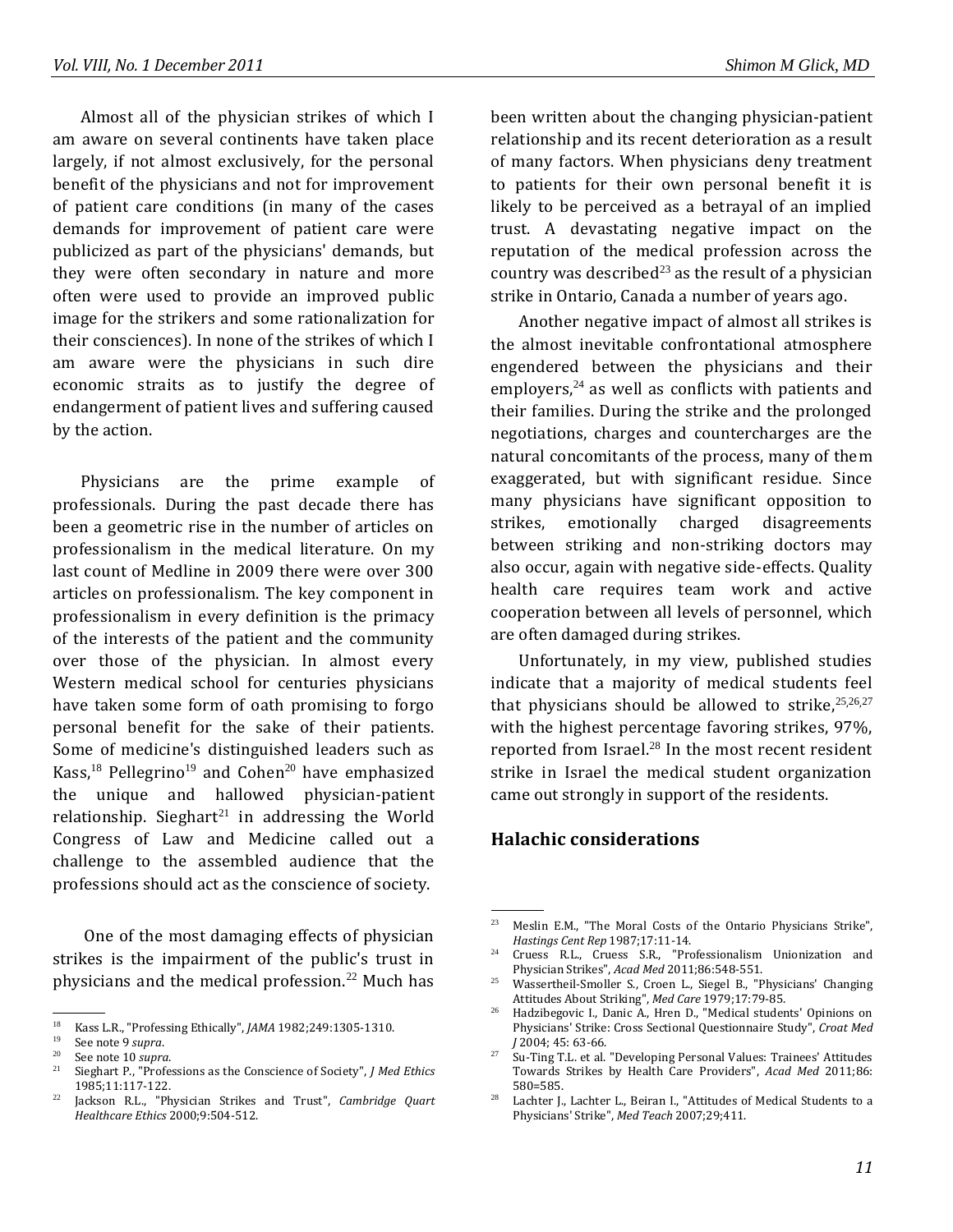The *halachic* attitude to the responsibility of the physician towards his patient differs in a major way from the current legal and ethical norms in the West, especially in the United States of America. Under American norms no physician is required to treat a new patient. If a physicianpatient relationship has been established physicians may not abandon their patients unless they make prior arrangements for continuity of care. Even in situations of emergency there is no legal requirement in almost all of the states in America to provide assistance. Good Samaritan laws in many states only provide legal protection against malpractice suits if physicians volunteer to provide emergency care, but do not mandate care.

In contrast, in Jewish law provision of treatment to a patient is not a matter of private contract, or discretion, but is a religious obligation. The obligation is both the result of a positive Biblical commandment derived from the obligation to restore lost property to its owner, and the result of several admonitions whose violation represents serious infractions of Biblical mandate. The *Shulchan Aruch<sup>29</sup>* states quite bluntly, "If a physician withholds his services it is considered as shedding blood". Even if other physicians are available to treat the patient, the particular physician approached by the patient must not refuse to treat, because "Not by every person is an individual privileged to be cured" – this admonition probably results from the recognition of the importance of patient confidence in the therapeutic efficacy of the physician. Bleich, in his review of the issue of the *halachic* literature on physicians' strikes<sup>30</sup> provides a more detailed discussion of the literature on the obligation of the physician to treat.

The specific issue of physicians' strikes has been discussed over the years by a number of rabbinic authorities. It may be summarized in brief, that none have permitted physician strikes. In the most detailed responsum thus far Rabbi

Shlomo Goren, former Israeli Chief Rabbi<sup>31</sup> reached the following conclusion, "Even if the physicians will suffer great financial losses by breaking the strike in order to treat patients, and as a result their demands will be rejected, they cannot be freed from their obligation to come to the aid of the patients, because of the Biblical admonition, "do not stand idly by the blood of your fellow".

Similar conclusions have been reached by Rabbi Zilberstein,<sup>32</sup> Rabbi Lopez,<sup>33</sup> Rabbi Gershuni,<sup>34</sup> Rabbi Weiss, Rabbi Auerbach<sup>35</sup> and Rabbi Bakshi Doron<sup>36</sup>

The former Israeli Chief Rabbis Shapiro and Eliyahu gave conditional permission<sup>37</sup> for a strike if the demand of the physicians is to submit the dispute to arbitration, but if the employers agree to arbitration the physicians must return to work. The Klausenbergr Rebbe under whose auspices the Laniado Hospital functions forbade physician strikes, and the staff at the hospital did not participate in physician strikes. In the decision by Rabbis Auerbach and Weiss they refer to function at the level that hospitals normally function on Shabbat as the minimum that must always be provided. It must be pointed out, as is obvious, that a one day function at Shabbat levels may not represent a serious problem in health care service function, but beyond a day or two serious impact on patient health is unavoidable.

An interesting opening for a strike seems possibly to have been provided by Rabbi Chaim David Halevy<sup>38</sup> who indicated that physicians may stop functioning at their salaried positions if they continue to treat their patients in their private offices under fee for service. While superficially

 <sup>.</sup> <sup>29</sup> *Shulchan Aruch*, *Yoreh De'ah* 336:1.

Bleich J.D., "Survey of Recent Halakhic Periodical Literature -Physicians' Strikes", *Tradition* 1984;21:80-84.

 <sup>.</sup> <sup>31</sup> Goren S., "*Shvitat Harofim L'or Hahalacha*", *Assia Tevet* 5745;39:32045.

<sup>&</sup>lt;sup>32</sup> Zilberstein Y., "Personal Communication to Dr. Neisser", November 11, 1980.

<sup>33</sup> Lopez M., "*Hashvita b'Halacha*", *Torah Sheb'al Peh* 5744;25:85-93.

<sup>34</sup> Gershuni Y. "*Hashvita v'hahashbatah*", *Torah Sheb'al Peh 5745*;26:21-32.

<sup>&</sup>lt;sup>35</sup> Weiss I.J., Auerbach S.Z., Letter to Administration of Shaare Zedek Hospital (Heb.), *Assia Kislev* 5744:45.

<sup>&</sup>lt;sup>36</sup> Bakshi-Doron E. reported in *Hazofeh* (Heb.) January 1, 2001, p. 5.<br><sup>37</sup> Shapiro A.C. Flivebu M. "Peak Halacha, 15, Tamua 5742", 4c

<sup>37</sup> Shapiro A.C., Eliyahu M., "*Psak Halacha.* 15 *Tamuz* 5743", *Assia Kislev* 5744:37:47.

<sup>38</sup> Halevi H.D., "*Shvitat Harofim b'Halacha*", *Barkai* Fall 5745;2:22.